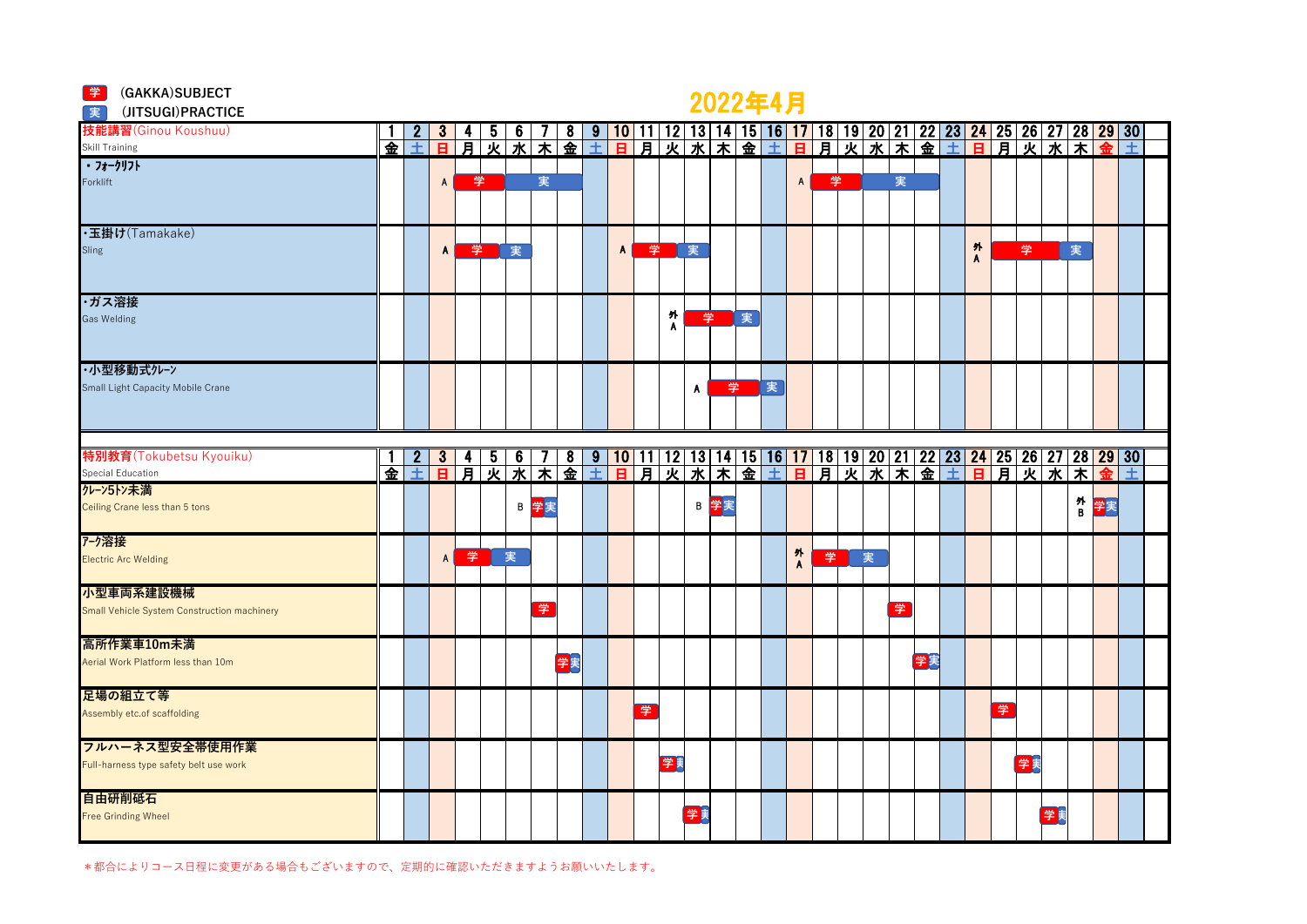| <mark>学</mark> (GAKKA)SUBJECT<br>実<br>(JITSUGI) PRACTICE |              |                 |              |         |                |           |   |                         |   |        |    |      |   | 2022年5月 |                |    |   |   |   |   |              |   |    |    |        |    |  |                                                                                                                                                                                      |  |
|----------------------------------------------------------|--------------|-----------------|--------------|---------|----------------|-----------|---|-------------------------|---|--------|----|------|---|---------|----------------|----|---|---|---|---|--------------|---|----|----|--------|----|--|--------------------------------------------------------------------------------------------------------------------------------------------------------------------------------------|--|
| 技能講習(Ginou Koushuu)                                      |              | 2               | 3            |         | $\overline{5}$ | $\bullet$ |   |                         |   |        |    |      |   |         |                |    |   |   |   |   |              |   |    |    |        |    |  |                                                                                                                                                                                      |  |
| <b>Skill Training</b>                                    | 日            | 肎               | ale          | $\star$ |                | 金         | 士 |                         |   |        |    |      |   |         |                |    |   |   |   |   |              |   |    |    |        |    |  | <mark>8   9   10   11   12   13   14   15   16   17   18   19   20   21   22   23   24   25   26   27   28   29   30   31<br/>日月火水市金土日月火水市金土日月火水市金土日月火水市</mark>                      |  |
| ・フォークリフト                                                 |              |                 |              |         |                |           |   |                         |   |        |    |      |   |         |                |    |   |   |   |   |              |   |    |    |        |    |  |                                                                                                                                                                                      |  |
| Forklift                                                 | $\mathsf{A}$ | 学               |              |         | 実              |           |   |                         |   |        |    |      |   |         | $\mathsf{A}$   | 学  |   | 実 |   |   |              |   |    |    |        |    |  |                                                                                                                                                                                      |  |
| ·玉掛け(Tamakake)<br>Sling                                  | A            | 学               |              | 実       |                |           |   | $\mathbf{A}$            | 学 |        | 実  |      |   |         |                |    |   |   |   |   | 外<br>Α       |   | 学  |    | 実      |    |  |                                                                                                                                                                                      |  |
| ・ガス溶接<br><b>Gas Welding</b>                              |              |                 |              |         |                |           |   |                         |   | 外<br>A | 学  |      | 実 |         |                |    |   |   |   |   | $\mathbf{A}$ | 学 | 実  |    |        |    |  |                                                                                                                                                                                      |  |
| ・小型移動式クレーン                                               |              |                 |              |         |                |           |   |                         |   |        |    |      |   |         |                |    |   |   |   |   |              |   |    |    |        |    |  |                                                                                                                                                                                      |  |
| Small Light Capacity Mobile Crane                        |              |                 |              |         |                |           |   |                         |   |        |    |      |   |         |                |    | A |   | 学 | 実 |              |   |    |    |        |    |  |                                                                                                                                                                                      |  |
| 特別教育(Tokubetsu Kyouiku)                                  |              |                 | 3            | 4       | 5              | 6         | 7 | $\overline{\mathbf{8}}$ |   |        |    |      |   |         |                |    |   |   |   |   |              |   |    |    |        |    |  |                                                                                                                                                                                      |  |
| Special Education                                        | 日            | $\frac{2}{\pi}$ | $\mathbf{v}$ | $\star$ |                | 金         | 士 | $\blacksquare$          |   |        |    |      |   |         |                |    |   |   |   |   |              |   |    |    |        |    |  | 9   10   11   12   13   14   15   16   17   18   19   20   21   22   23   24   25   26   27   28   29   30   31<br>月 火 水 木 金 土 日 月 火 水 木 金 土 日 月 火 水 ( ) 日 月 火 水 木 金 土 日 月 火 水 ( ) つ |  |
| クレーン5トン未満<br>Ceiling Crane less than 5 tons              |              |                 |              |         | B 学実           |           |   |                         |   |        |    | B 学実 |   |         |                |    |   |   |   |   |              |   |    |    | 外<br>B | 学実 |  |                                                                                                                                                                                      |  |
| アーク溶接<br><b>Electric Arc Welding</b>                     |              |                 | A            | 学       |                | 実         |   |                         |   |        |    |      |   |         | 外<br>$\lambda$ | 学  | 実 |   |   |   |              |   |    |    |        |    |  |                                                                                                                                                                                      |  |
| 小型車両系建設機械<br>Small Vehicle System Construction machinery |              |                 |              |         |                |           |   |                         |   |        |    |      | 学 |         |                |    |   |   |   |   |              |   |    |    |        | 学  |  |                                                                                                                                                                                      |  |
| 高所作業車10m未満<br>Aerial Work Platform less than 10m         |              |                 |              |         |                |           |   |                         |   |        | 学実 |      |   |         |                |    |   |   |   |   |              |   |    | 学実 |        |    |  |                                                                                                                                                                                      |  |
| 足場の組立て等<br>Assembly etc.of scaffolding                   |              | 学               |              |         |                |           |   |                         | 学 |        |    |      |   |         |                |    |   |   |   |   |              | 学 |    |    |        |    |  |                                                                                                                                                                                      |  |
| フルハーネス型安全帯使用作業<br>Full-harness type safety belt use work |              |                 | 学美           |         |                |           |   |                         |   | 学美     |    |      |   |         |                |    |   |   |   |   |              |   | 学美 |    |        |    |  |                                                                                                                                                                                      |  |
| 自由研削砥石<br><b>Free Grinding Wheel</b>                     |              |                 |              |         |                |           |   |                         |   |        |    |      |   |         |                | 学美 |   |   |   |   |              |   |    |    |        |    |  | 学美                                                                                                                                                                                   |  |

\*都合によりコース日程に変更がある場合もございますので、定期的に確認いただきますようお願いいたします。

**学** (GAKKA)SUBJECT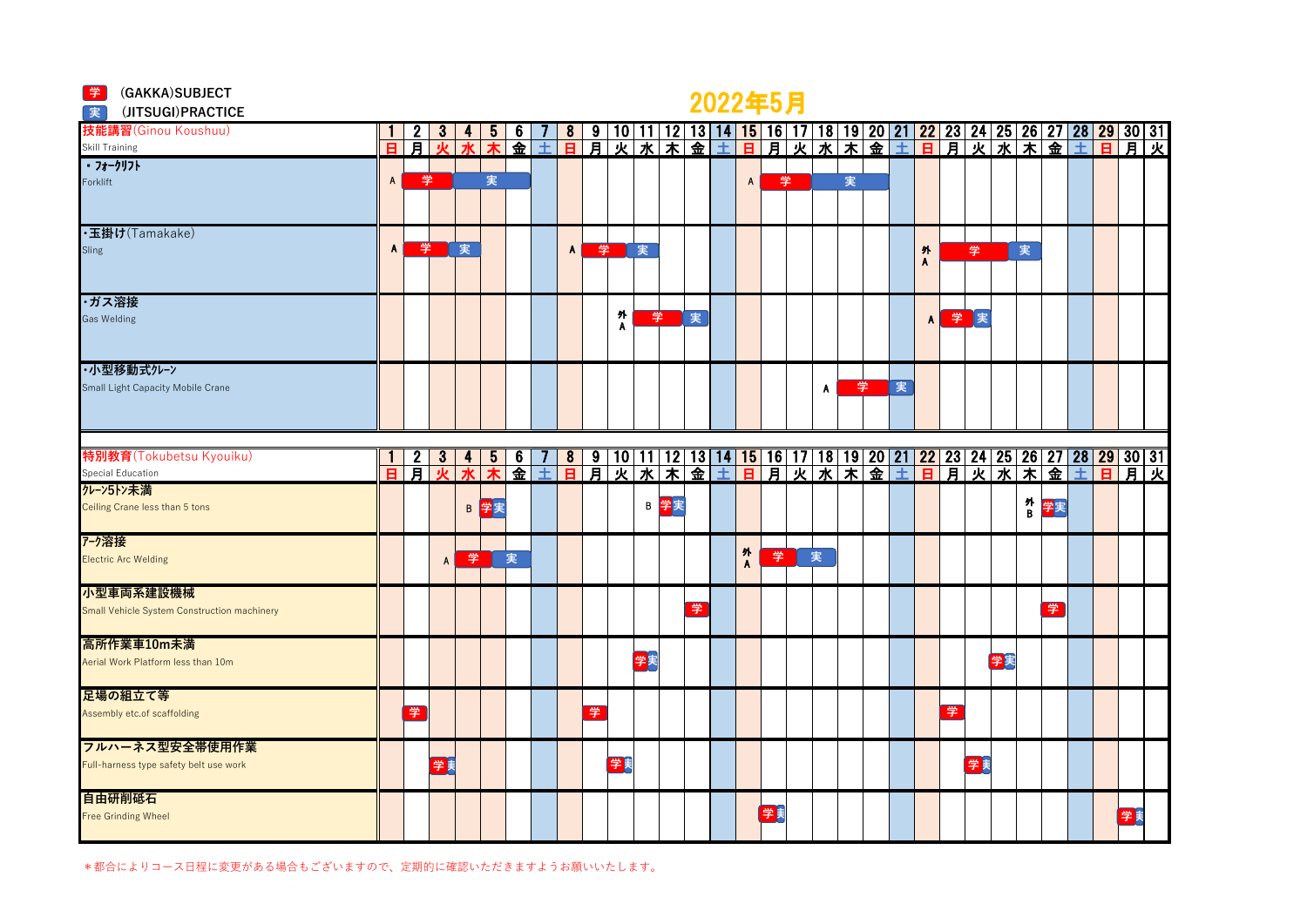|  | (GAKKA) SUBJECT |
|--|-----------------|
|--|-----------------|

### 2022年6月 **<sup>学</sup>**

| (JITSUGI) PRACTICE<br> 実                    |   |                   |    |                    |                |    |    |           |   |    |   |        |   | $\sim$ $\sim$ $\sim$ $\sim$ $\sim$ $\sim$ $\sim$ |    |        |    |   |                |    |                   |   |                   |        |   |                |   |                                                                                                                                              |     |  |
|---------------------------------------------|---|-------------------|----|--------------------|----------------|----|----|-----------|---|----|---|--------|---|--------------------------------------------------|----|--------|----|---|----------------|----|-------------------|---|-------------------|--------|---|----------------|---|----------------------------------------------------------------------------------------------------------------------------------------------|-----|--|
| 技能講習(Ginou Koushuu)                         |   |                   |    |                    |                | 6  |    | 8         | 9 | 10 |   |        |   |                                                  |    |        |    |   |                |    |                   |   |                   |        |   |                |   | <u>12   13   14   15   16   17   18   19   20   21   22   23   24   25   26   27   28   29   30 </u>                                         |     |  |
|                                             | 水 | $\overline{\ast}$ | 金  | 土                  | 日              | 月  | 火  | 水         | 末 | 金  | 土 | в      | 月 | 火水木金                                             |    |        |    | 土 | $\overline{a}$ | 耳  | 火                 | 水 | $\overline{\ast}$ | 电<br>中 | 士 | $\overline{H}$ | ョ |                                                                                                                                              | 火水木 |  |
| Skill Training<br>171-717                   |   |                   |    |                    |                |    |    |           |   |    |   |        |   |                                                  |    |        |    |   |                |    |                   |   |                   |        |   |                |   |                                                                                                                                              |     |  |
| Forklift                                    |   |                   |    |                    | $\mathsf{A}$   | 学  |    |           | 実 |    |   |        |   |                                                  |    |        |    |   | $\mathsf{A}$   | 学  |                   |   | 実                 |        |   |                |   |                                                                                                                                              |     |  |
|                                             |   |                   |    |                    |                |    |    |           |   |    |   |        |   |                                                  |    |        |    |   |                |    |                   |   |                   |        |   |                |   |                                                                                                                                              |     |  |
|                                             |   |                   |    |                    |                |    |    |           |   |    |   |        |   |                                                  |    |        |    |   |                |    |                   |   |                   |        |   |                |   |                                                                                                                                              |     |  |
| ·玉掛け(Tamakake)                              |   |                   |    |                    |                |    |    |           |   |    |   |        |   |                                                  |    |        |    |   |                |    |                   |   |                   |        |   |                |   |                                                                                                                                              |     |  |
| Sling<br>$\mathbf{A}$                       |   | 学家                |    |                    |                |    |    |           |   |    |   | 外<br>Α |   | 学                                                |    | 実      |    |   |                |    |                   |   |                   |        |   |                |   |                                                                                                                                              |     |  |
|                                             |   |                   |    |                    |                |    |    |           |   |    |   |        |   |                                                  |    |        |    |   |                |    |                   |   |                   |        |   |                |   |                                                                                                                                              |     |  |
|                                             |   |                   |    |                    |                |    |    |           |   |    |   |        |   |                                                  |    |        |    |   |                |    |                   |   |                   |        |   |                |   |                                                                                                                                              |     |  |
| ・ガス溶接                                       |   |                   |    |                    |                |    |    |           |   |    |   |        |   |                                                  |    |        |    |   |                |    |                   |   |                   |        |   |                |   |                                                                                                                                              |     |  |
| <b>Gas Welding</b>                          |   |                   |    |                    |                |    |    |           |   |    |   |        |   |                                                  |    |        |    |   | 外              | 学  |                   | 実 |                   |        |   |                |   |                                                                                                                                              |     |  |
|                                             |   |                   |    |                    |                |    |    |           |   |    |   |        |   |                                                  |    |        |    |   | A              |    |                   |   |                   |        |   |                |   |                                                                                                                                              |     |  |
|                                             |   |                   |    |                    |                |    |    |           |   |    |   |        |   |                                                  |    |        |    |   |                |    |                   |   |                   |        |   |                |   |                                                                                                                                              |     |  |
| ・小型移動式クレーン                                  |   |                   |    |                    |                |    |    |           |   |    |   |        |   |                                                  |    |        |    |   |                |    |                   |   |                   |        |   |                |   |                                                                                                                                              |     |  |
| Small Light Capacity Mobile Crane           |   |                   |    |                    |                |    |    |           |   |    |   |        |   |                                                  | Α  | 学      |    | 実 |                |    |                   |   |                   |        |   |                |   |                                                                                                                                              |     |  |
|                                             |   |                   |    |                    |                |    |    |           |   |    |   |        |   |                                                  |    |        |    |   |                |    |                   |   |                   |        |   |                |   |                                                                                                                                              |     |  |
|                                             |   |                   |    |                    |                |    |    |           |   |    |   |        |   |                                                  |    |        |    |   |                |    |                   |   |                   |        |   |                |   |                                                                                                                                              |     |  |
|                                             |   |                   |    |                    |                |    |    |           |   |    |   |        |   |                                                  |    |        |    |   |                |    |                   |   |                   |        |   |                |   |                                                                                                                                              |     |  |
| 特別教育(Tokubetsu Kyouiku)                     |   | $\boldsymbol{2}$  | 3  |                    | 5              | 6  |    | $\bullet$ |   |    |   |        |   |                                                  |    |        |    |   |                |    |                   |   |                   |        |   |                |   |                                                                                                                                              |     |  |
| Special Education                           | 水 |                   | 木金 | 土                  | $\blacksquare$ | 肎  | 灭  | 水         |   |    |   |        |   |                                                  |    |        |    |   |                |    |                   |   |                   |        |   |                |   | 9   10   11   12   13   14   15   16   17   18   19   20   21   22   23   24   25 <mark>  26   27   28   29   30</mark><br>木金土日月火水木金土日月火水木金土 |     |  |
| クレーン5トン未満                                   |   |                   |    |                    |                |    |    |           |   |    |   |        |   |                                                  |    |        |    |   |                |    |                   |   |                   |        |   |                |   |                                                                                                                                              |     |  |
| Ceiling Crane less than 5 tons              |   |                   |    | B <mark>学</mark> 実 |                |    |    |           |   |    |   |        |   |                                                  |    | 外<br>B | 学実 |   |                |    |                   |   |                   |        |   |                |   |                                                                                                                                              |     |  |
|                                             |   |                   |    |                    |                |    |    |           |   |    |   |        |   |                                                  |    |        |    |   |                |    |                   |   |                   |        |   |                |   |                                                                                                                                              |     |  |
| アーク溶接                                       |   |                   |    |                    |                |    |    |           |   |    |   |        |   |                                                  |    |        |    |   |                |    |                   |   |                   |        |   |                |   |                                                                                                                                              |     |  |
| <b>Electric Arc Welding</b>                 |   |                   |    |                    |                |    | A  | 学         |   | 実  |   |        |   |                                                  |    |        |    |   |                |    | 外<br>$\mathbf{A}$ | 学 |                   | 実      |   |                |   |                                                                                                                                              |     |  |
|                                             |   |                   |    |                    |                |    |    |           |   |    |   |        |   |                                                  |    |        |    |   |                |    |                   |   |                   |        |   |                |   |                                                                                                                                              |     |  |
| 小型車両系建設機械                                   |   |                   |    |                    |                |    |    |           |   |    |   |        |   |                                                  |    |        |    |   |                |    |                   |   |                   |        |   |                |   |                                                                                                                                              |     |  |
| Small Vehicle System Construction machinery |   |                   |    |                    |                |    |    |           |   |    |   |        | 学 |                                                  |    |        |    |   |                |    |                   |   |                   |        |   |                | 学 |                                                                                                                                              |     |  |
|                                             |   |                   |    |                    |                |    |    |           |   |    |   |        |   |                                                  |    |        |    |   |                |    |                   |   |                   |        |   |                |   |                                                                                                                                              |     |  |
| 高所作業車10m未満                                  |   |                   |    |                    |                |    |    |           |   |    |   |        |   |                                                  |    |        |    |   |                |    |                   |   |                   |        |   |                |   |                                                                                                                                              |     |  |
| Aerial Work Platform less than 10m          |   |                   |    |                    |                | 学実 |    |           |   |    |   |        |   |                                                  |    |        |    |   |                | 学実 |                   |   |                   |        |   |                |   |                                                                                                                                              |     |  |
|                                             |   |                   |    |                    |                |    |    |           |   |    |   |        |   |                                                  |    |        |    |   |                |    |                   |   |                   |        |   |                |   |                                                                                                                                              |     |  |
| 足場の組立て等                                     |   |                   |    |                    |                |    |    |           |   |    |   |        |   |                                                  |    |        |    |   |                |    |                   |   |                   |        |   |                |   |                                                                                                                                              |     |  |
| Assembly etc.of scaffolding                 | 学 |                   |    |                    |                |    |    |           |   |    |   |        |   | 学                                                |    |        |    |   |                |    |                   |   | 学                 |        |   |                |   |                                                                                                                                              |     |  |
|                                             |   |                   |    |                    |                |    |    |           |   |    |   |        |   |                                                  |    |        |    |   |                |    |                   |   |                   |        |   |                |   |                                                                                                                                              |     |  |
| フルハーネス型安全帯使用作業                              |   |                   |    |                    |                |    |    |           |   |    |   |        |   |                                                  |    |        |    |   |                |    |                   |   |                   |        |   |                |   |                                                                                                                                              |     |  |
| Full-harness type safety belt use work      |   | 学美                |    |                    |                |    |    |           |   |    |   |        |   |                                                  | 学美 |        |    |   |                |    |                   |   |                   | 学美     |   |                |   |                                                                                                                                              |     |  |
|                                             |   |                   |    |                    |                |    |    |           |   |    |   |        |   |                                                  |    |        |    |   |                |    |                   |   |                   |        |   |                |   |                                                                                                                                              |     |  |
| 自由研削砥石                                      |   |                   |    |                    |                |    |    |           |   |    |   |        |   |                                                  |    |        |    |   |                |    |                   |   |                   |        |   |                |   |                                                                                                                                              |     |  |
| <b>Free Grinding Wheel</b>                  |   |                   |    |                    |                |    | 学美 |           |   |    |   |        |   |                                                  |    |        |    |   |                |    | 学実                |   |                   |        |   |                |   |                                                                                                                                              |     |  |
|                                             |   |                   |    |                    |                |    |    |           |   |    |   |        |   |                                                  |    |        |    |   |                |    |                   |   |                   |        |   |                |   |                                                                                                                                              |     |  |
|                                             |   |                   |    |                    |                |    |    |           |   |    |   |        |   |                                                  |    |        |    |   |                |    |                   |   |                   |        |   |                |   |                                                                                                                                              |     |  |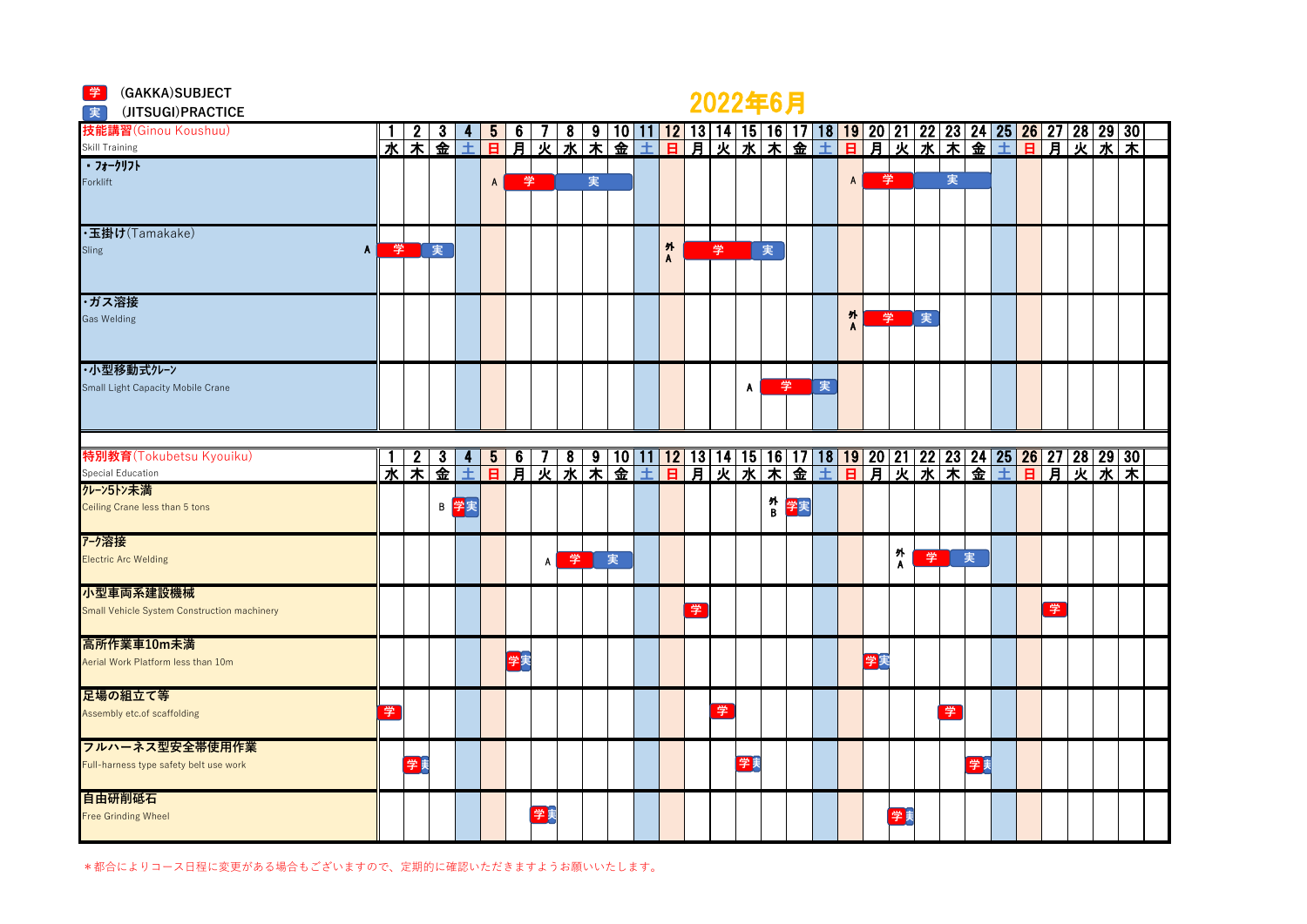|  | (GAKKA) SUBJECT |
|--|-----------------|
|--|-----------------|

## <del>学</del> (GAKKA)SUBJECT<br>■ (IITSUGI)PRACTICE

| (JITSUGI) PRACTICE<br>実                     |   |   |                |   |              |                |                   |   |              |                |     |   |    | $\sim$ $\sim$ $\sim$ $\sim$ $\sim$ $\sim$ $\sim$ |    |   |              |   |   |   |        |    |                |    |        |    |   |    |                                                                                                                                                                                                |  |
|---------------------------------------------|---|---|----------------|---|--------------|----------------|-------------------|---|--------------|----------------|-----|---|----|--------------------------------------------------|----|---|--------------|---|---|---|--------|----|----------------|----|--------|----|---|----|------------------------------------------------------------------------------------------------------------------------------------------------------------------------------------------------|--|
| 技能講習(Ginou Koushuu)                         |   |   |                |   | 5            | 6              |                   | 8 | မ            | 10             | 111 |   |    |                                                  |    |   |              |   |   |   |        |    |                |    |        |    |   |    | 12   13   14   15   16   17   18   19   20   21   22   23   24   25   26   27   28   29   30   31  <br>  火   水   木   金   土   日   月   火   水   木   金   土   日   月   火   水   木   金   土   日         |  |
| Skill Training                              | 金 | 士 | $\overline{a}$ | 肎 | 灭            | 水              | $\overline{\ast}$ | 金 | 土            | $\overline{B}$ | 月   |   |    |                                                  |    |   |              |   |   |   |        |    |                |    |        |    |   |    |                                                                                                                                                                                                |  |
| ・フォークリフト                                    |   |   |                |   |              |                |                   |   |              |                |     |   |    |                                                  |    |   |              |   |   |   |        |    |                |    |        |    |   |    |                                                                                                                                                                                                |  |
| Forklift                                    |   |   |                |   |              |                |                   |   |              | $\mathsf{A}$   | 学   |   |    | 実                                                |    |   |              |   |   |   |        |    | $\overline{A}$ | 学  |        |    | 実 |    |                                                                                                                                                                                                |  |
|                                             |   |   |                |   |              |                |                   |   |              |                |     |   |    |                                                  |    |   |              |   |   |   |        |    |                |    |        |    |   |    |                                                                                                                                                                                                |  |
| ·玉掛け(Tamakake)                              |   |   |                |   |              |                |                   |   |              |                |     |   |    |                                                  |    |   |              |   |   |   |        |    |                |    |        |    |   |    |                                                                                                                                                                                                |  |
| Sling                                       |   |   |                |   | $\mathsf{A}$ | 学              |                   | 実 |              |                |     |   |    |                                                  |    |   | 外            |   | 学 |   | 実      |    |                |    |        |    |   |    |                                                                                                                                                                                                |  |
|                                             |   |   |                |   |              |                |                   |   |              |                |     |   |    |                                                  |    |   | $\mathbf{A}$ |   |   |   |        |    |                |    |        |    |   |    |                                                                                                                                                                                                |  |
|                                             |   |   |                |   |              |                |                   |   |              |                |     |   |    |                                                  |    |   |              |   |   |   |        |    |                |    |        |    |   |    |                                                                                                                                                                                                |  |
| ・ガス溶接                                       |   |   |                |   |              |                |                   |   |              |                |     |   |    |                                                  |    |   |              |   |   |   |        |    |                |    |        |    |   |    |                                                                                                                                                                                                |  |
| Gas Welding                                 |   |   |                |   |              |                |                   |   |              | 外<br>A         |     | 学 | 実  |                                                  |    |   |              |   |   |   |        |    | $\mathsf{A}$   | 学医 |        |    |   |    |                                                                                                                                                                                                |  |
|                                             |   |   |                |   |              |                |                   |   |              |                |     |   |    |                                                  |    |   |              |   |   |   |        |    |                |    |        |    |   |    |                                                                                                                                                                                                |  |
|                                             |   |   |                |   |              |                |                   |   |              |                |     |   |    |                                                  |    |   |              |   |   |   |        |    |                |    |        |    |   |    |                                                                                                                                                                                                |  |
| ・小型移動式クレーン                                  |   |   |                |   |              |                |                   |   |              |                |     |   |    |                                                  |    |   |              |   |   |   |        |    |                |    |        |    |   |    |                                                                                                                                                                                                |  |
| Small Light Capacity Mobile Crane           |   |   |                |   |              |                |                   |   |              |                |     |   | A  | 学                                                |    | 実 |              |   |   |   |        |    |                |    |        |    |   |    |                                                                                                                                                                                                |  |
|                                             |   |   |                |   |              |                |                   |   |              |                |     |   |    |                                                  |    |   |              |   |   |   |        |    |                |    |        |    |   |    |                                                                                                                                                                                                |  |
|                                             |   |   |                |   |              |                |                   |   |              |                |     |   |    |                                                  |    |   |              |   |   |   |        |    |                |    |        |    |   |    |                                                                                                                                                                                                |  |
| 特別教育(Tokubetsu Kyouiku)                     |   |   | 3 <sup>1</sup> |   |              |                |                   |   |              |                |     |   |    |                                                  |    |   |              |   |   |   |        |    |                |    |        |    |   |    |                                                                                                                                                                                                |  |
| Special Education                           | 金 | 士 | $\overline{B}$ | 耳 |              | _5 _6 _<br>火 水 |                   |   |              |                |     |   |    |                                                  |    |   |              |   |   |   |        |    |                |    |        |    |   |    | 7   8   9   10   11   12   13   14   15   16   17   18   19   20   21   22   23   24   25   26   27   28   29   30   31  <br>  木 金 土 日 月 火 水 木 金 土 日 月 火 水 木 金 土 日 月 火 水 木 金 土 日 月 火 水 木 金 土 日 |  |
| クレーン5トン未満                                   |   |   |                |   |              |                |                   |   |              |                |     |   |    |                                                  |    |   |              |   |   |   |        |    |                |    |        |    |   |    |                                                                                                                                                                                                |  |
| Ceiling Crane less than 5 tons              |   |   |                |   |              |                |                   |   | <b>B 学</b> 実 |                |     |   |    |                                                  |    |   |              |   |   |   | 外<br>B | 学実 |                |    |        |    |   |    |                                                                                                                                                                                                |  |
|                                             |   |   |                |   |              |                |                   |   |              |                |     |   |    |                                                  |    |   |              |   |   |   |        |    |                |    |        |    |   |    |                                                                                                                                                                                                |  |
| アーク溶接                                       |   |   |                |   |              |                |                   |   |              |                |     |   |    |                                                  |    |   |              |   |   |   |        |    |                |    |        |    |   |    |                                                                                                                                                                                                |  |
| <b>Electric Arc Welding</b>                 |   |   |                |   |              |                |                   |   |              |                |     |   |    |                                                  |    |   | A            | 学 |   | 実 |        |    |                |    | 外<br>A | 学  |   | 実  |                                                                                                                                                                                                |  |
| 小型車両系建設機械                                   |   |   |                |   |              |                |                   |   |              |                |     |   |    |                                                  |    |   |              |   |   |   |        |    |                |    |        |    |   |    |                                                                                                                                                                                                |  |
| Small Vehicle System Construction machinery |   |   |                |   |              |                |                   | 学 |              |                |     |   |    |                                                  |    |   |              |   |   |   |        | 学  |                |    |        |    |   |    |                                                                                                                                                                                                |  |
|                                             |   |   |                |   |              |                |                   |   |              |                |     |   |    |                                                  |    |   |              |   |   |   |        |    |                |    |        |    |   |    |                                                                                                                                                                                                |  |
| 高所作業車10m未満                                  |   |   |                |   |              |                |                   |   |              |                |     |   |    |                                                  |    |   |              |   |   |   |        |    |                |    |        |    |   |    |                                                                                                                                                                                                |  |
| Aerial Work Platform less than 10m          |   |   |                |   |              |                |                   |   |              |                |     |   |    |                                                  | 学実 |   |              |   |   |   |        |    |                |    |        |    |   | 学実 |                                                                                                                                                                                                |  |
|                                             |   |   |                |   |              |                |                   |   |              |                |     |   |    |                                                  |    |   |              |   |   |   |        |    |                |    |        |    |   |    |                                                                                                                                                                                                |  |
| 足場の組立て等                                     |   |   |                |   |              |                |                   |   |              |                |     |   |    |                                                  |    |   |              |   |   |   |        |    |                |    |        |    |   |    |                                                                                                                                                                                                |  |
| Assembly etc.of scaffolding                 |   |   |                |   |              |                |                   |   |              |                |     | 学 |    |                                                  |    |   |              |   |   |   |        |    |                | 学  |        |    |   |    |                                                                                                                                                                                                |  |
|                                             |   |   |                |   |              |                |                   |   |              |                |     |   |    |                                                  |    |   |              |   |   |   |        |    |                |    |        |    |   |    |                                                                                                                                                                                                |  |
| フルハーネス型安全帯使用作業                              |   |   |                |   |              |                |                   |   |              |                |     |   |    |                                                  |    |   |              |   |   |   |        |    |                |    |        |    |   |    |                                                                                                                                                                                                |  |
| Full-harness type safety belt use work      |   |   |                |   |              |                |                   |   |              |                |     |   | 学美 |                                                  |    |   |              |   |   |   |        |    |                |    | 学実     |    |   |    |                                                                                                                                                                                                |  |
| 自由研削砥石                                      |   |   |                |   |              |                |                   |   |              |                |     |   |    |                                                  |    |   |              |   |   |   |        |    |                |    |        |    |   |    |                                                                                                                                                                                                |  |
| <b>Free Grinding Wheel</b>                  |   |   |                |   |              |                |                   |   |              |                |     |   |    | 学美                                               |    |   |              |   |   |   |        |    |                |    |        | 学実 |   |    |                                                                                                                                                                                                |  |
|                                             |   |   |                |   |              |                |                   |   |              |                |     |   |    |                                                  |    |   |              |   |   |   |        |    |                |    |        |    |   |    |                                                                                                                                                                                                |  |
|                                             |   |   |                |   |              |                |                   |   |              |                |     |   |    |                                                  |    |   |              |   |   |   |        |    |                |    |        |    |   |    |                                                                                                                                                                                                |  |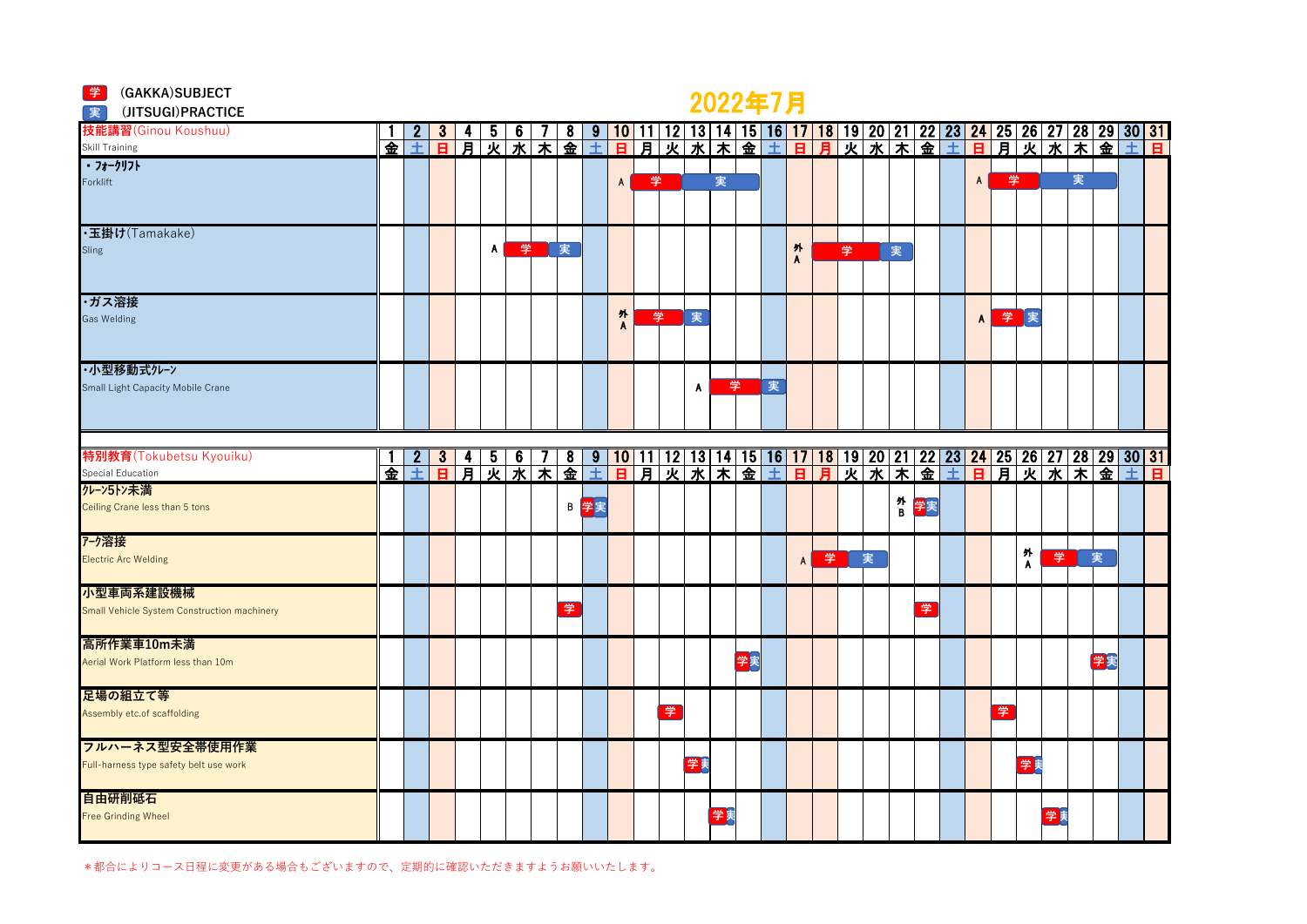#### **学** (GAKKA)SUBJECT

### 2022年8月 **<sup>学</sup>**

| (JITSUGI) PRACTICE<br>実                     |   |      |                  |                         |                    |         |   |        |    |         |   |   |   |    | $LVALU}$ |    |        |    |   |              |   |                           |   |    |    |                                                                                                                                                                                      |  |  |
|---------------------------------------------|---|------|------------------|-------------------------|--------------------|---------|---|--------|----|---------|---|---|---|----|----------|----|--------|----|---|--------------|---|---------------------------|---|----|----|--------------------------------------------------------------------------------------------------------------------------------------------------------------------------------------|--|--|
| 技能講習(Ginou Koushuu)                         |   |      |                  |                         | b                  | 6       |   | 8      | 9  | $10$ 11 |   |   |   |    |          |    |        |    |   |              |   |                           |   |    |    | 12   13   14   15   16   17   18   19   20   21   22   23   24   25   26   27   28   29   30   31<br>  金   土   日   月   火   水   木   金   土   日   月   火   水   木   金   土   日   月   火   水 |  |  |
| Skill Training<br>171-717                   | 月 | 灭    | 水                | $\overline{\textbf{x}}$ | 金                  | 土       | в | 月      | 灭  | 水       |   |   |   |    |          |    |        |    |   |              |   |                           |   |    |    |                                                                                                                                                                                      |  |  |
|                                             |   |      |                  |                         |                    |         |   |        |    |         |   |   |   |    |          |    |        |    |   |              |   |                           |   |    |    |                                                                                                                                                                                      |  |  |
| Forklift                                    |   |      |                  |                         |                    |         | A | 学      |    |         | 実 |   |   |    |          |    |        |    |   | $\mathsf{A}$ | 学 |                           |   | 実  |    |                                                                                                                                                                                      |  |  |
|                                             |   |      |                  |                         |                    |         |   |        |    |         |   |   |   |    |          |    |        |    |   |              |   |                           |   |    |    |                                                                                                                                                                                      |  |  |
|                                             |   |      |                  |                         |                    |         |   |        |    |         |   |   |   |    |          |    |        |    |   |              |   |                           |   |    |    |                                                                                                                                                                                      |  |  |
| ·玉掛け(Tamakake)<br>Sling                     | A | 学    |                  | 実                       |                    |         |   |        |    |         |   |   | 外 |    | 学        |    | 実      |    |   |              |   |                           |   |    |    |                                                                                                                                                                                      |  |  |
|                                             |   |      |                  |                         |                    |         |   |        |    |         |   |   | A |    |          |    |        |    |   |              |   |                           |   |    |    |                                                                                                                                                                                      |  |  |
|                                             |   |      |                  |                         |                    |         |   |        |    |         |   |   |   |    |          |    |        |    |   |              |   |                           |   |    |    |                                                                                                                                                                                      |  |  |
| ・ガス溶接                                       |   |      |                  |                         |                    |         |   |        |    |         |   |   |   |    |          |    |        |    |   |              |   |                           |   |    |    |                                                                                                                                                                                      |  |  |
| <b>Gas Welding</b>                          |   |      |                  |                         |                    |         |   |        | 外  | 学       |   | 実 |   |    |          |    |        |    |   | $\mathbf{A}$ |   | 学実                        |   |    |    |                                                                                                                                                                                      |  |  |
|                                             |   |      |                  |                         |                    |         |   |        | A  |         |   |   |   |    |          |    |        |    |   |              |   |                           |   |    |    |                                                                                                                                                                                      |  |  |
|                                             |   |      |                  |                         |                    |         |   |        |    |         |   |   |   |    |          |    |        |    |   |              |   |                           |   |    |    |                                                                                                                                                                                      |  |  |
| ・小型移動式クレーン                                  |   |      |                  |                         |                    |         |   |        |    |         |   |   |   |    |          |    |        |    |   |              |   |                           |   |    |    |                                                                                                                                                                                      |  |  |
| Small Light Capacity Mobile Crane           |   |      |                  |                         |                    |         |   |        |    |         |   |   |   |    |          | A  | 学      |    | 実 |              |   |                           |   |    |    |                                                                                                                                                                                      |  |  |
|                                             |   |      |                  |                         |                    |         |   |        |    |         |   |   |   |    |          |    |        |    |   |              |   |                           |   |    |    |                                                                                                                                                                                      |  |  |
|                                             |   |      |                  |                         |                    |         |   |        |    |         |   |   |   |    |          |    |        |    |   |              |   |                           |   |    |    |                                                                                                                                                                                      |  |  |
|                                             |   |      |                  |                         |                    |         |   |        |    |         |   |   |   |    |          |    |        |    |   |              |   |                           |   |    |    |                                                                                                                                                                                      |  |  |
| 特別教育(Tokubetsu Kyouiku)                     |   | 月火水木 | $\boldsymbol{3}$ | 4                       | 5<br>金             | 6<br>÷. |   | 8<br>耳 | 火  |         |   |   |   |    |          |    |        |    |   |              |   |                           |   |    |    | 9   10 <mark>  11</mark>   12   13 <mark>  14   15   16   17   18   19   20   21   22   23   24   25   26   27   28   29   30   31<br/>火水大金土日月火水大金土日月火水大金土</mark>                    |  |  |
| Special Education<br>クレーン5トン未満              |   |      |                  |                         |                    |         | B |        |    |         |   |   |   |    |          |    |        |    |   |              |   |                           |   |    |    |                                                                                                                                                                                      |  |  |
| Ceiling Crane less than 5 tons              |   |      |                  |                         | B <mark>学</mark> 実 |         |   |        |    |         |   |   |   |    |          |    | 外<br>B | 学実 |   |              |   |                           |   |    |    |                                                                                                                                                                                      |  |  |
|                                             |   |      |                  |                         |                    |         |   |        |    |         |   |   |   |    |          |    |        |    |   |              |   |                           |   |    |    |                                                                                                                                                                                      |  |  |
| アーク溶接                                       |   |      |                  |                         |                    |         |   |        |    |         |   |   |   |    |          |    |        |    |   |              |   |                           |   |    |    |                                                                                                                                                                                      |  |  |
| <b>Electric Arc Welding</b>                 |   |      |                  |                         |                    |         |   |        |    |         |   |   | A | 学  |          | 実  |        |    |   |              |   | 外                         | 学 |    | 実  |                                                                                                                                                                                      |  |  |
|                                             |   |      |                  |                         |                    |         |   |        |    |         |   |   |   |    |          |    |        |    |   |              |   | $\boldsymbol{\mathsf{A}}$ |   |    |    |                                                                                                                                                                                      |  |  |
| 小型車両系建設機械                                   |   |      |                  |                         |                    |         |   |        |    |         |   |   |   |    |          |    |        |    |   |              |   |                           |   |    |    |                                                                                                                                                                                      |  |  |
| Small Vehicle System Construction machinery |   |      |                  |                         |                    |         |   |        |    | 学       |   |   |   |    |          |    |        |    |   |              |   |                           | 学 |    |    |                                                                                                                                                                                      |  |  |
|                                             |   |      |                  |                         |                    |         |   |        |    |         |   |   |   |    |          |    |        |    |   |              |   |                           |   |    |    |                                                                                                                                                                                      |  |  |
| 高所作業車10m未満                                  |   |      |                  |                         |                    |         |   |        |    |         |   |   |   |    |          |    |        |    |   |              |   |                           |   |    |    |                                                                                                                                                                                      |  |  |
| Aerial Work Platform less than 10m          |   |      |                  |                         |                    |         |   |        |    |         |   |   |   | 学実 |          |    |        |    |   |              |   |                           |   |    | 学実 |                                                                                                                                                                                      |  |  |
| 足場の組立て等                                     |   |      |                  |                         |                    |         |   |        |    |         |   |   |   |    |          |    |        |    |   |              |   |                           |   |    |    |                                                                                                                                                                                      |  |  |
| Assembly etc.of scaffolding                 |   | 学    |                  |                         |                    |         |   |        |    |         |   |   |   |    | 学        |    |        |    |   |              | 学 |                           |   |    |    |                                                                                                                                                                                      |  |  |
|                                             |   |      |                  |                         |                    |         |   |        |    |         |   |   |   |    |          |    |        |    |   |              |   |                           |   |    |    |                                                                                                                                                                                      |  |  |
| フルハーネス型安全帯使用作業                              |   |      |                  |                         |                    |         |   |        |    |         |   |   |   |    |          |    |        |    |   |              |   |                           |   |    |    |                                                                                                                                                                                      |  |  |
| Full-harness type safety belt use work      |   |      | 学美               |                         |                    |         |   |        |    |         |   |   |   |    |          | 学美 |        |    |   |              |   | 学美                        |   |    |    |                                                                                                                                                                                      |  |  |
|                                             |   |      |                  |                         |                    |         |   |        |    |         |   |   |   |    |          |    |        |    |   |              |   |                           |   |    |    |                                                                                                                                                                                      |  |  |
| 自由研削砥石                                      |   |      |                  |                         |                    |         |   |        |    |         |   |   |   |    |          |    |        |    |   |              |   |                           |   |    |    |                                                                                                                                                                                      |  |  |
| Free Grinding Wheel                         |   |      |                  |                         |                    |         |   |        | 学美 |         |   |   |   |    |          |    |        |    |   |              |   |                           |   | 学実 |    |                                                                                                                                                                                      |  |  |
|                                             |   |      |                  |                         |                    |         |   |        |    |         |   |   |   |    |          |    |        |    |   |              |   |                           |   |    |    |                                                                                                                                                                                      |  |  |